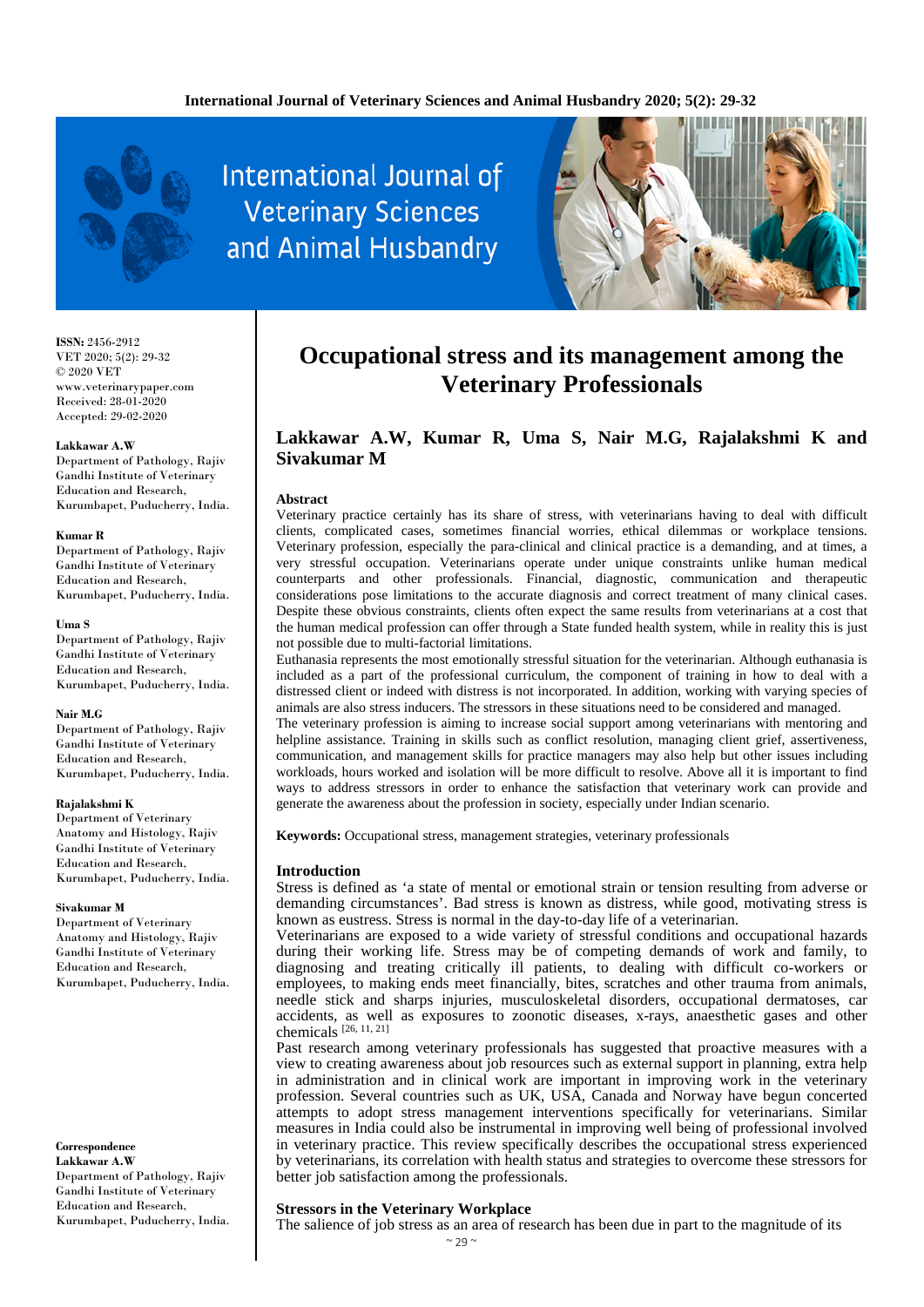effects. In addition to being associated with a variety of physical diseases including hypertension, high levels of job stress can have a negative effect on emotional well being [15, <sup>16]</sup>. At the organizational level, high levels of job stress have been linked to low levels of productivity  $[10]$ . In general, job stress has been viewed as an antecedent of job satisfaction and the two constructs have been treated as related yet distinct [23]. An inverse relationship between job stress and job satisfaction among various populations has been reported constantly in literature [9]. The veterinary profession has been identified by a number of studies as a stressful occupation [11]. A better understanding of the stressors in veterinary practice may allow for identification of strategies to improve the working conditions of veterinarians with resulting benefits for the quality of veterinary health care.

Veterinarians have roles which incorporate many duties of multiple healthcare professionals from nursing to surgical interventions. The professionals are expected to have the education and experience to perform duties such as placement of intravenous and central lines, radiology technique, anesthesia monitoring, surgical interventions, medication dosing and administration, knowledge of multiple species, treatment protocols, human resources, health and safety regulations, client communications, grief counselling, and many more. These expectations from the public and the employer can cause stress and heavy workloads.

In addition, many management responsibilities are also to be performed by the veterinarians. Management responsibilities may include hiring and firing, scheduling of employees, scheduling of appointments and surgeries, ordering supplies and maintaining inventory, maintenance of facilities, and many others. These management duties often fall to the support staff adding to the workload.

Veterinary public health concerns all aspects of food production chain from controlling transmissible diseases that may impact human health to slaughter procedures and inspection of carcasses and products until their sale on the stores. Food safety and inspection veterinarians check on animal products in order to ensure safe food supplies to the consumers.

Research veterinarians, who work in laboratories, conduct research on human and animal health problems. These veterinarians may perform tests on experimental animals, for example to identify the effects of new drug therapies, or they may test new surgical techniques. They may also research how to prevent, control, or eliminate food- and animal-borne illnesses and diseases. Also there are veterinarians who deal with experimental animals, to ensure their health and welfare. Veterinarians perform different tasks that can be counted among those at risk for health and safety, in particular, working with herds of animals, lair ages, slaughter houses, farms, stables and meat processing plants, and much different tasks that relate in various ways to the problem (and risks).

The main physical risks for veterinary profession are injuries/ trauma/musculoskeletal disorders and ionizing radiations. Chemical risk can result mainly from the use of gaseous anesthetics, drugs (and in particular anti-neoplastic and antiparasitic agents), detergents and disinfectants. Biological risk is present in all work activities where there is risk of exposure to biological agents (EG rabies virus), any organism that may cause infection, allergy or poisoning  $\left[2, 12, 5\right]$ .

Research has suggested that people whose work requires them to kill animals suffer from occupational stress [4].

In a survey of 148 animal workers whose jobs involved <sup>a.</sup> euthanasia, including veterinarians, shelter workers, and

animal researchers, it was found that 39% of the participants reported mild symptoms of euthanasia-related traumatic stress, and 11% reported moderate symptoms [18].

Zoonosis are also suspected to bring about an increased risk of cancer, as suggested by some epidemiological data showing that veterinarians, meat inspectors and slaughterhouse workers experience an increased risk of myelolymph proliferative disorders attributed to contact with animal on coviruses, in particular those associated with poultry and cattle farming [8]. Exposure to oncogenic viruses, in particular papilloma viruses, could also be an etiologic agent of oesophageal cancer in cattle and humans and studies have reported an increased risk of ooesophageal cancer in veterinarians<sup>[24]</sup>.

Sources of stress that create poor wellness in veterinarians include giving bad news to the owners, managing adverse events, long hours worked by day clients expectations, working in teams and balancing work and home life. But handling ethical dilemmas, in particular regarding euthanasia (especially among veterinarians involved in small animal and equine work  $[17, 25]$ , seemed to be the worst stressor. Some stress is necessary for achieving one's best performance but poorly managed stress can result in burnout, substance abuse, depression, anxiety relationship distress, abuse of tobacco, alcohol and drugs a negative work–home life environment and even suicide in particular in women and younger vets  $[17, 12]$ 13].

A study conducted in Kerala, India to know the important aspects of job situation in terms of stress factors which influence job satisfaction. The two top ranking stress factors found were prescribing costly medicines to poor livestock owner and large animal practices especially attending dystocia. The study concluded that majority of the veterinarians perceived medium level of stress [22].

### **Strategies to overcome stress in veterinary profession**

Coping is the process of thoughts and behaviors that people use to manage the internal and external demands of situations they appraise as being stressful or exceeding their own resources. Coping efforts seek to manage, master, tolerate, reduce or minimize the demands of a stressful environment. Over 400 different ways of coping have been identified and numerous frameworks for categorizing them have been put forward <sup>[20]</sup>. Strategies are often organized according to whether they aim to address the problem causing distress (problem focused coping) or reduce the negative emotions associated with the problem (emotion-focused coping).

The American Veterinary Medical Association (AVMA) listed out the following tips for stress-relief  $[1, 3]$ 

- Incorporate regular exercise
- Sufficient amount of sleep
- Not to be a workaholic. Try to maintain a balance between work and leisure/play
- Don't allow "stress to eat you". Follow a well-balanced nutritious healthy and timely diet
- Delegate tasks to the rest of the workforce
- Conflict management should be a part of life
- Spend time with those whose company you enjoy.
- There are benefits of human-animal bonding. Pets at home acts as mood elevators.

The Mayo Clinic  $[14]$  suggests four strategies for coping with stress

### a. **Avoid**

Take control of your surroundings to modify the situation.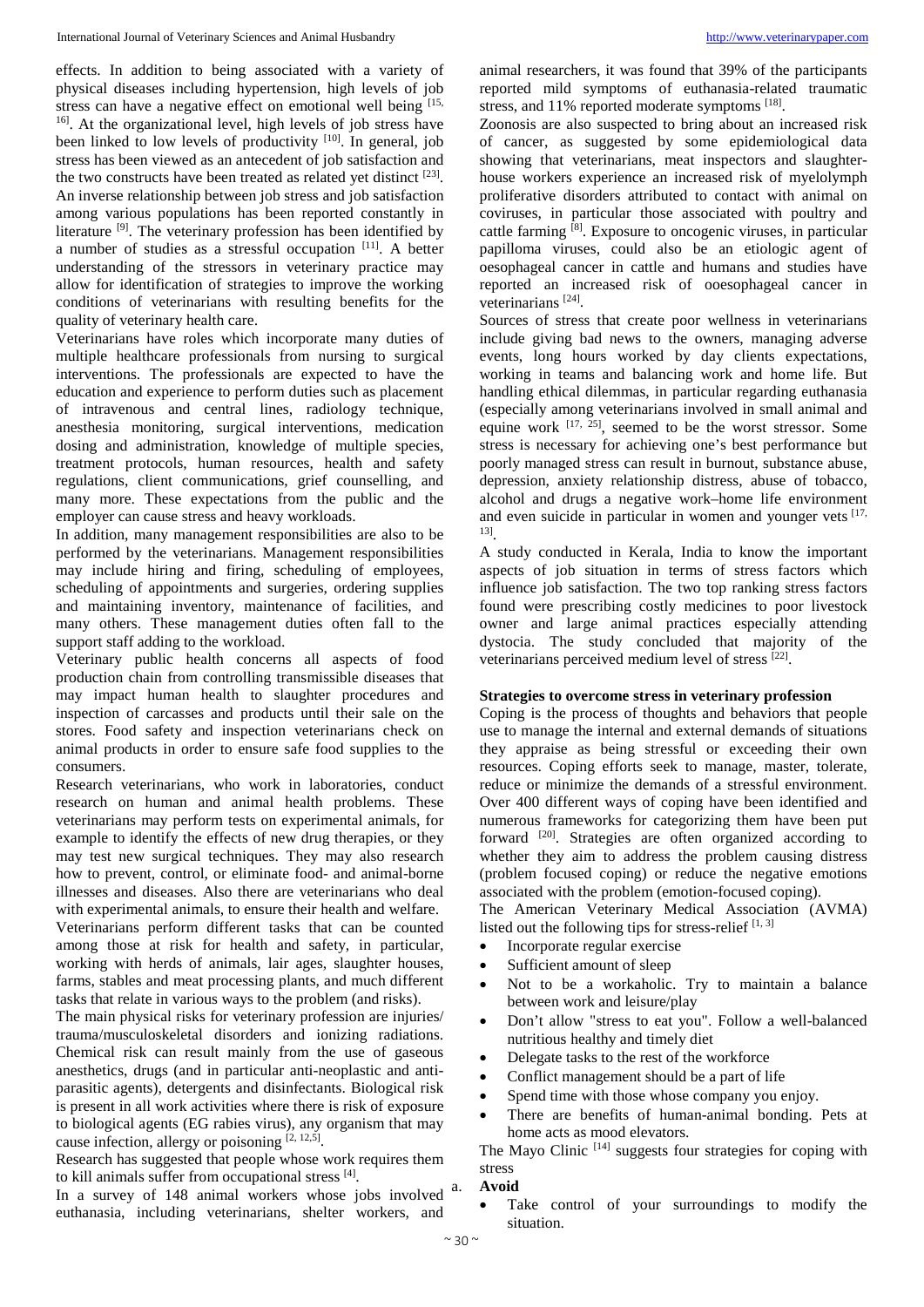- Avoid people who bother you and can incite stress.
- Learn to say no in difficult situations.
- Prioritise your to-do list.
- **b. Alter**
- Respectfully ask others to change their behaviour.
- Communicate your feelings openly in the work place without disturbing the feelings of co-workers.
- Manage your time efficiently.
- State limits in advance.
- **c. Accept**
- Talk with someone who understands the situation.
- Forgiveness should be practice of life since it brings down negative energy.
- Practice positive self-talk.
- Learn from your mistakes.
- **d. Adapt**
- Adjust your standards and expectations.
- Practice thought-stopping by refusing to replay a stressful situation
- Reframe the issue with a new viewpoint.
- Adopt a mantra such as, "I can handle this," and mentally repeat it in tough situations.
- Create an assets column such as vacation, children and pets.
- Look at the big picture by giving a time frame

Methods for stress management also include meditation, yoga, expressive writing, mindfulness, or affirmations. Stress reduction also can come from physical exercise, playing games with your family, spending time with friends, or finding 15 minutes of quiet time to be alone. Since most of us got into the veterinary profession because we love animals, it can mean taking 15 minutes extra each day to spend quality time with your pets.

Recently, multi-theory model (MTM) of health behaviour change and its application toward helping veterinary professionals start and continue stress-management behaviours have been proposed [19].

This model explains the complex process of behaviour change into initiation and sustenance. For veterinarians and veterinary students starting a chosen stress management behaviour, the first and foremost requisite is that they must be convinced that advantages of such a behaviour change of regular relaxation practice outweigh its disadvantages.

Two-way participatory dialogue between a facilitator and veterinarians and veterinary students can be one of the effective ways to reduce stress. The facilitator can be a senior colleague, who has learned and mastered such techniques, a professional health education specialist, a professional counsellor, or anyone well versed with these techniques interested in propagating them.

Building confidence can be done via a step-by-step delineation of chosen relaxation techniques, such as progressive muscle tightening and relaxation; autogenic training (warmth and heaviness of different body parts are imagined), visual imagery focused on past, present, or future happy events; meditation concentrating on inner energy or sublimation of thoughts is done; or biofeedback using physiological instrumentation to guide relaxation.

Physical environment changes include accessibility and availability of necessary equipment and facilities. If a person does not have access to a quiet place where he or she can practice relaxation behaviour for 20 to 30 minutes every day, then efforts must be made to secure access to such a place. If

biofeedback is used, the physiological machines must be available, and so on.

One approach that can help throughout the day is to try to become mindful of moments when you start to feel stressed, and take immediate action to manage that stress. Breathe deeply, take a five-minute break from work, or take a quick walk for change of scenery. If a difficult conversation with a client or co-worker is expected, take 15 seconds before walking into the room, and just breathe deeply  $[1]$ .

Coping with stress has two main functions: addressing the problems responsible for stress (problem-focused coping) and regulating the feelings that arise from stress, which include anxiety, anger and sadness (emotion focused coping). In general, the best fit occurs when people use the appropriate strategy for the changeable and unchangeable aspects of a situation. A broad coping technique, including both problemfocused and emotion-focused strategies, is regarded as being most effective for managing stress in a difficult situation. Always consider a greater range of strategies to deploy and to carefully select approaches based on the nature of a specific stressor, rather than rely on their natural inclinations towards a particular coping style. The stresses experienced by the veterinary professionals both in work and life in general may then become bearable and manageable in due course of time [4, 6, 7] .

### **Conclusion**

In this modern world managing stress is a daily challenge for all professionals involved in health care management. Identification of causes for the stressors is considered as primary approach in stress management. It is mandatory to use the ideas, various skills and techniques discussed above to give the professional life a reasonably balanced structure on a daily basis. Ideally, in every day there should be proper time designated for work, time out, meditation/relaxation, exercise and some connection with loved ones. It is strongly recommended for a weekly action plan and set a balance between personal and professional life. By developing a solid practice of self-care, every individual can reasonably become stress proof to certain extent.

### **References**

1. American Veterinary Medical Association (AVMA), 2017. www.avma.org/ProfessionalDevelopment/Personal/Peer

AndWellness/Pages/stress-management.aspx

- 2. American Veterinary Medical Association (AVMA). Committee on the human-animal bond. "Euthanasia and stress for the vet team", Journal of the American Veterinary Medical Association. 1995; 206(7):965.
- 3. Anwar S. Strategies to Manage Stress in the Veterinary Practice, 2016. http://www.vmdtoday.com/lifestyle/strategies-to-manage -stress-in-the-veterinary-practice.
- 4. Arluke A. "Coping with euthanasia: a case study of shelter culture", Journal of the American Veterinary Medical Association. 1991; 198(7):1176-1180.
- 5. Bonini S, Buonacucina A, Selis L, Peli A, Mutti A, Corradi1 M. Occupational Hazards in Veterinarians: An Updating, Journal of Veterinary Science & Technology. 2016: 7:317.
- 6. Bartram D, Gardner D. Coping with stress In Practice. 2008; 30:228-231
- 7. Brammar L. Successfully managing stress in your work as a veterinary surgeon, 2016.